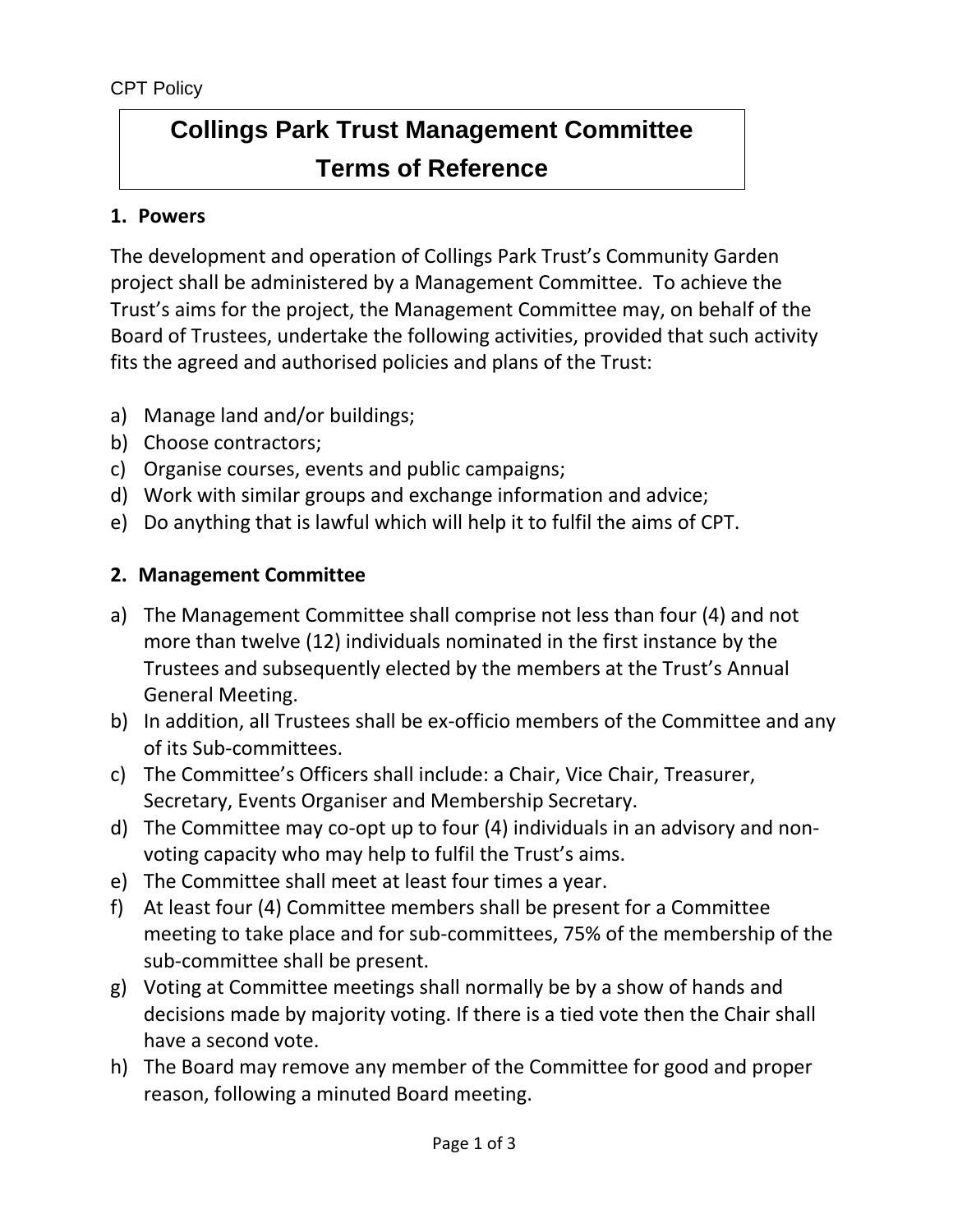# **3. The Duties of the Officers**

- a) The duties of the Chair (and Vice Chair in the absence of the Chair) shall be to:
	- plan and chair meetings of the Committee;
	- present to the Trustees an annual business plan, including a statement of community benefit;
	- ensure that sub-committees and working groups have clear terms of reference;
	- employ good governance by operating through open and accountable processes.
- b) The duties of the Secretary shall be to:
	- prepare in consultation with the Chair and circulate the agenda for each Committee meeting;
	- take and keep minutes of all Committee meetings;
	- collect and circulate any relevant information within the Committee.
- c) The duties of the Treasurer shall be to:
	- supervise the Trust's financial affairs in accordance with its policies;
	- keep proper accounts that show all monies received and paid out by the Trust;
	- provide formal quarterly reports to the Board of Trustees.
- d) The duties of the Events Organiser shall be to:
	- organise and run any events approved by the Management Committee;
	- account for all monies raised and spent on each event.
- e) The duties of the Membership Secretary shall be to:
	- maintain a full membership list;
	- ensure collection of membership subscriptions as and when required.

#### **4. Finance**

- a) All monies received by or on behalf of the Trust shall be applied to further the Trust's aims and for no other purpose, in accordance with the Trust's Financial Authorisation policy.
- b) Any bank accounts opened for the Trust shall be in the Trust's name.